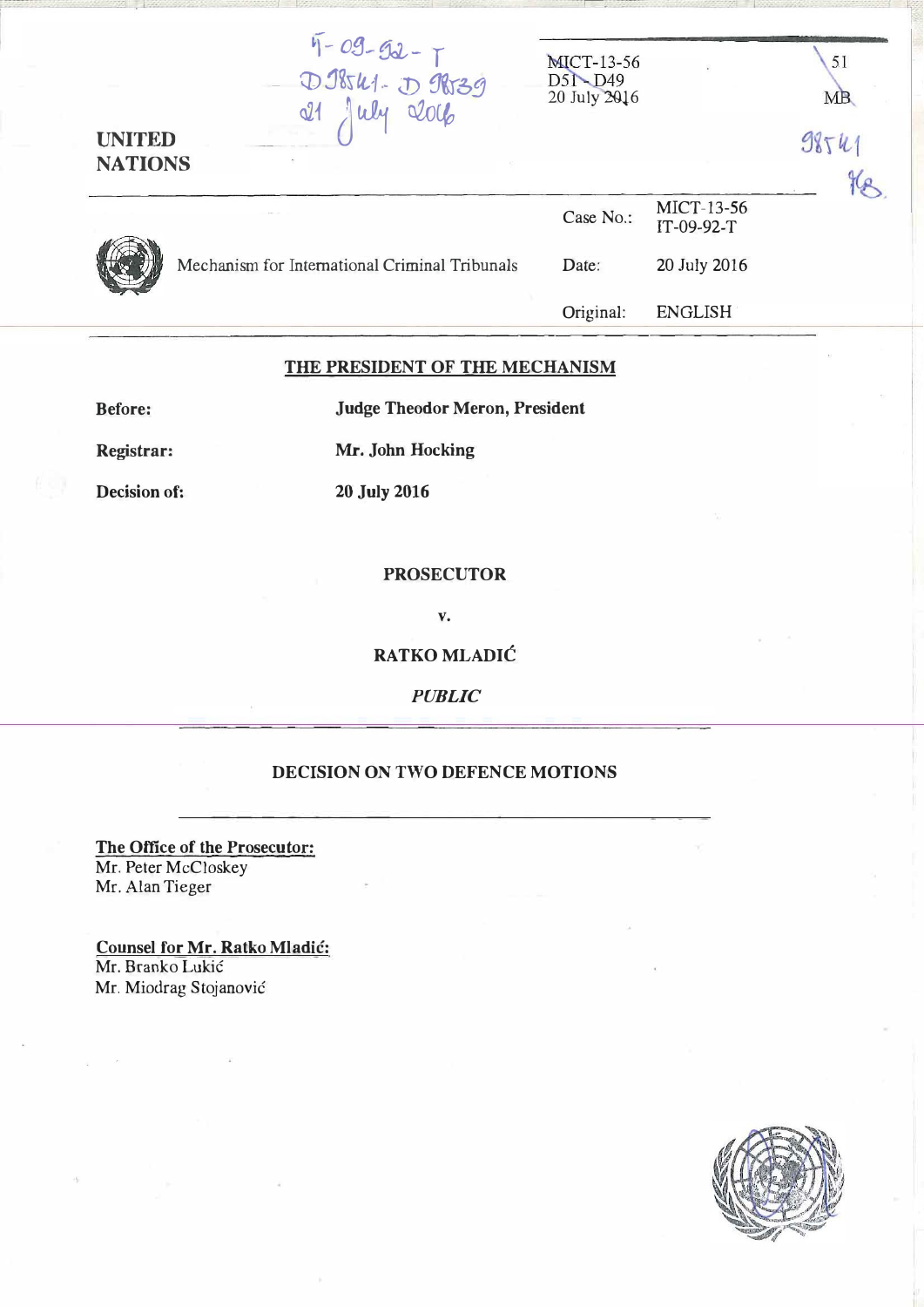## $5 - 09 - 92 - 7$



I, THEODOR MERON, President of the International Residual Mechanism for Criminal Tribunals ("Mechanism");

BEING SEISED of the "Defence Motion Seeking to Disqualify the Honourable Judge Alphons Orie and the Honourable Judge Christoph Fliigge Under this Trial Chamber's Enunciated Standard for Judicial Bias", filed by Counsel for Mr. Ratko Mladic ("Mladic") on 20 July 2016 ("Disqualification Motion"), which requests that Judge Alphons Orie and Judge Christoph Flilgge be disqualified from sitting on the case of *Prosecutor v. Ratko Mladić*, Case No. IT-09-92-T ("M/adic Case"), pursuant to Rule 15 of the Rules of Procedure and Evidence of the International Criminal Tribunal for the former Yugoslavia ("ICTY");<sup>1</sup>

BEING ALSO SEISED of the "Defence Motion for Stay of Proceedings for Systematic Bias", also filed by Mladic on 20 July 2016 ("Stay of Proceedings Motion"), which requests a stay of proceedings in the Miadic Case on the basis that the fair trial rights of Mladic, enshrined in Article 21 of the ICTY Statute, have been violated; $2$ 

NOTING that Trial Chamber I of the ICTY is currently seised of all proceedings in the Mladic  $\text{Case}$ ;<sup>3</sup>

RECALLING that according to Article 1(1) of the Transitional Arrangements annexed to the Statute of the Mechanism stipulates that the ICTY shall have competence to complete all trial and referral proceedings which are pending before the ICTY, including corollary interlocutory matters tbat arise in the course of and are related to those proceedings;

**FINDING** thus that all corollary matters related to the proceedings in the Mladic Case fall within the jurisdiction of the ICTY and not the Mechanism;

RECALLING that Rule 15 of the ICTY Rules concerning the disqualification of an ICTY Judge from a case to which the Judge has been assigned does not include any reference to actions to be taken by the President of the Mechanism;

FINDING therefore that I have no competence to adjudicate a motion for the disqualification of an ICTY Judge;

FINDING FURTHER that I, as President of the Mechanism, do not have jurisdiction to consider the Disqualification Motion and the Stay of Proceedings Motion;

<sup>&</sup>lt;sup>1</sup> Disqualification Motion, paras. 10, 29-30.

<sup>&</sup>lt;sup>2</sup> Stay of Proceedings Motion, paras. 1, 3, 21, 74.

<sup>&</sup>lt;sup>3</sup> Prosecutor v. Ratko Mladić, Case No. IT-09-92-I, Order Assigning Judges to a Case Before a Trial Chamber, 27 May 2011.